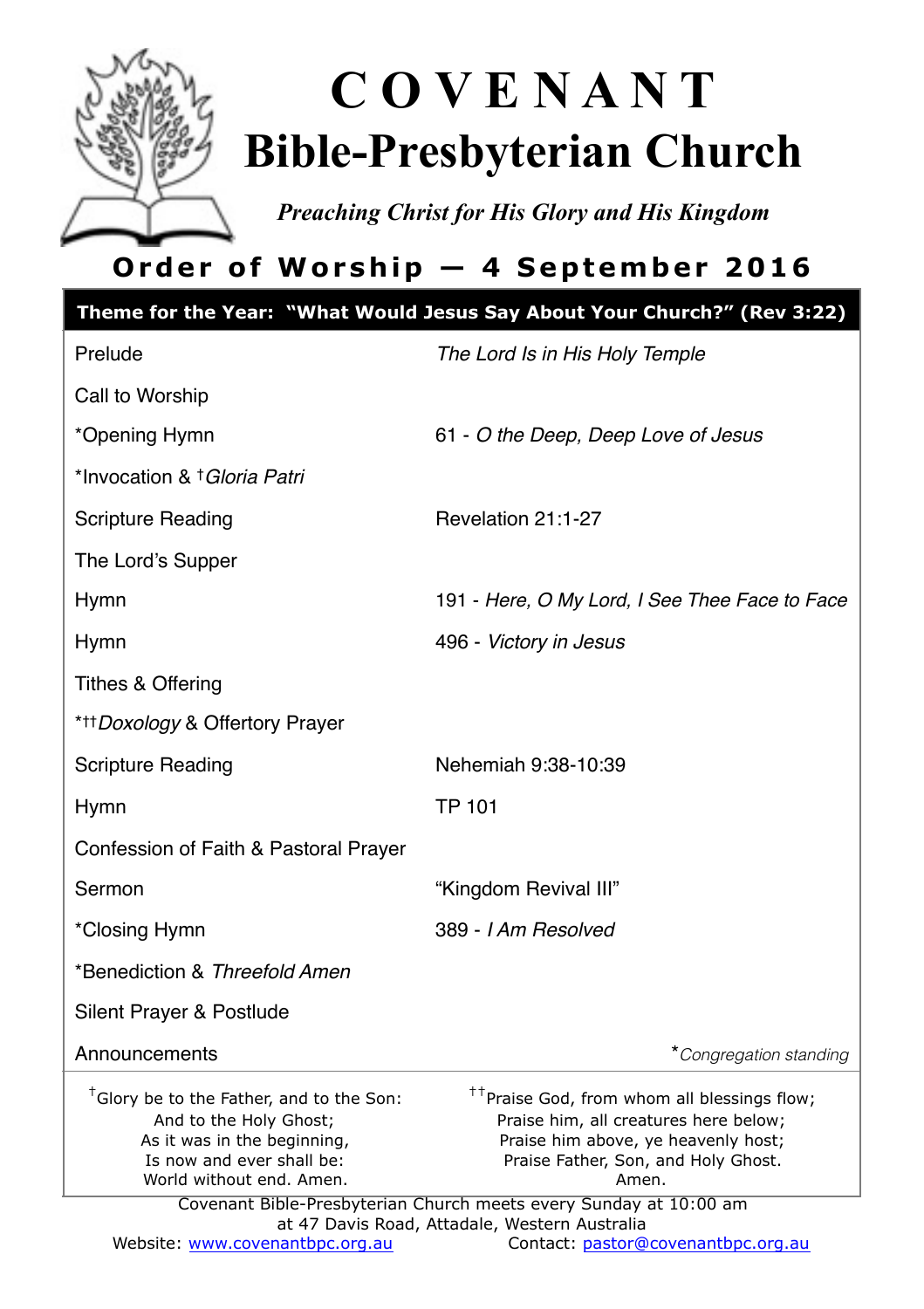### **The History of and Lessons from Revival (Part III)**

#### *Introduction*

Revivals are borne of God. But God typically sends revivals during times when his people are apathetic to the things of God.

This happened very clearly in biblical history during the time of Hezekiah. Similarly in church history - spiritual apathy was very evident just before the Scottish Revival, the Welsh Revival, and the Great Awakening in New England.

They were times of extraordinary dullness in religion. The people were unfaithful and worldly and even the ministers of God were not interested in the things of God.

Unfortunately, these are the things we see today. Many Christians, even in Bible-believing churches, are far more interested in their own lives than the spirituality of the church. Religion can often be quite formal at these times.

Christians may be involved in religious activities, but there is a lack of deep commitment to holy living.

But it was in such a climate that revival came upon the people of God. Would God be pleased to bring revival to us?

*The Agency of Revival - Men Obedient to the Word*

Revival came when men took the Word of God seriously and were obedient to it.

We are told in 2 Chronicles 29:2 that Hezekiah *"did that which was right in the sight of the LORD, according to all that David his father had done."* 

Or, as we read in 2 Kings 18:6, *"he clave to the LORD, and departed not from following him, but kept his*  *commandments, which the LORD commanded Moses."*

The word of God mattered to Hezekiah. He was concerned to know what God's word had to say to him.

#### They Searched God's Word and Submitted Themselves to It

All who have been used in revival were diligent in the study of Scripture and the application of Scripture in their own lives. God uses men who submit to his authority.

George Whitfield writes, *"I began to read the Holy Scriptures upon my knees, laying aside all other books and praying over, if possible, every line and word.*

*"This proved meat indeed and drink indeed to my soul. I daily received fresh light and power from above. I got more true knowledge from reading the book of God in one month than I could ever have acquired from all the writings of men."*

The men God used in revival did not merely pay lip-service to the authority of Scripture. They aligned their lives to it. There was personal conviction.

Indeed, they had a fear of being disobedient. They taught what they believed; and they believed that which they obeyed.

#### They Taught What They Learned

JC Ryle said of them - *"They taught one set of truths; they taught them in the*  same way, with fire, reality, *earnestness, as men convinced of what they taught.* 

*"They taught them in the same spirit, always loving, compassionate, and like Paul, even weeping, but always bold,*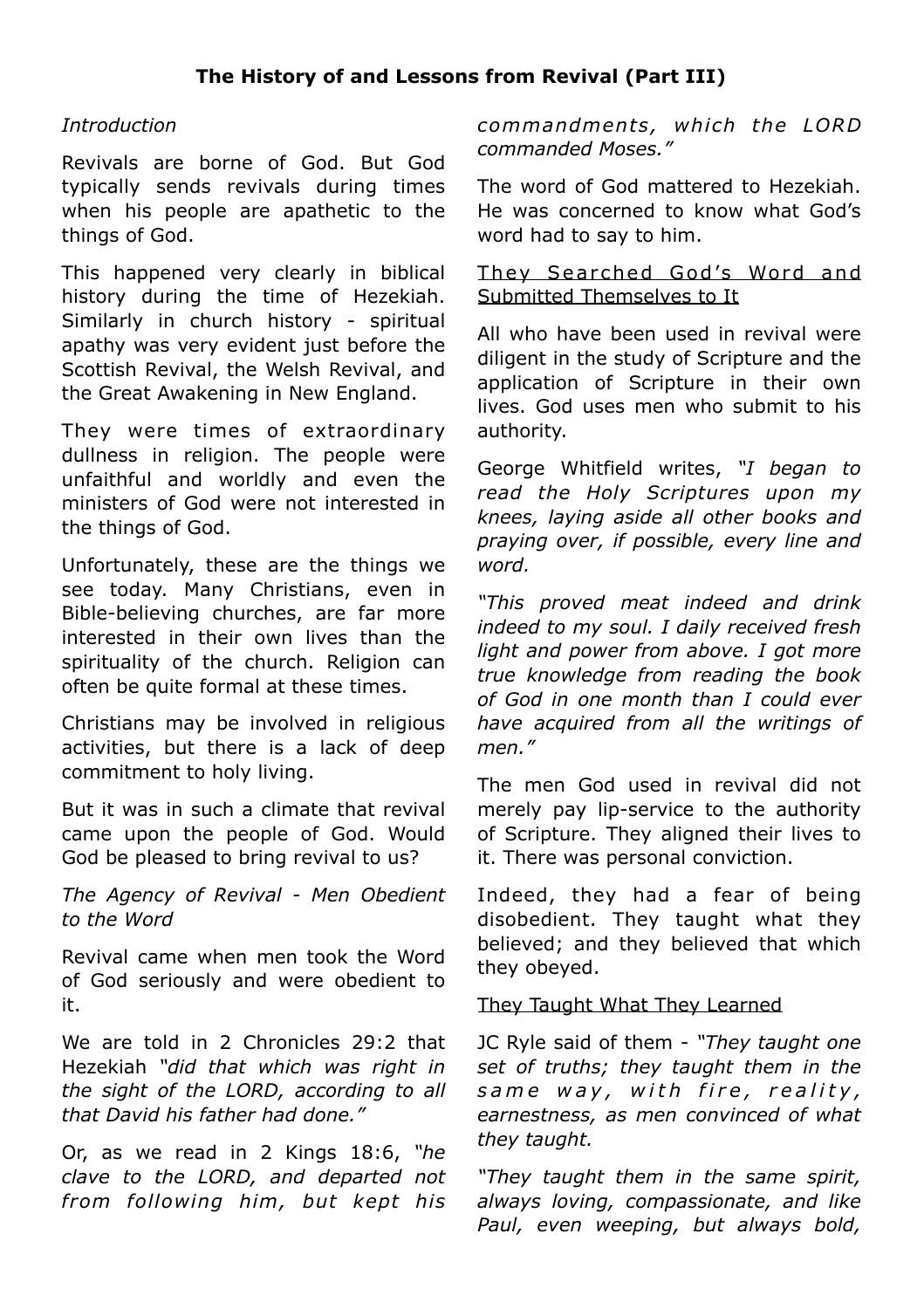*unflinching, and not fearing the face of man.*

*"They did not wait for sinners to come to them, but went after sinners and*  assaulting the high places of *ungodliness like men storming a breach and giving sinners no rest so long as they stuck to their sins.*

*"Many were aroused and awakened to think about religion; many were shamed out of their sins; many were restrained a n d f r i g h t e n e d a t t h e i r o w n ungodliness."* 

Their teaching and ministry had power because they obeyed. They were convicted of what they believed in and shared their convictions with others.

There was moral courage. In bad times, they remained obedient. In times of godlessness, they remained devoted to God. In times of inconstancy, they were constant in their calling.

That's why there was effectiveness.

Revival begins with those who stand firm, like Hezekiah, in an age of godless rejection, in an age when people do what is right in their own eyes.

In the words of Dr David Allen, of the Trinitarian Bible Society, *"It begins with the man who stands for that which is true and right and good; but it also requires a man who can see what the state of the church and the nation really is. Hezekiah knew how long the spiritual life of the nation had sunk. Revival*  *requires not only a man who remains faithful and is aware of reality, but one who cares."* 

#### *A Modern Parallel and Analysis*

It is obvious that many Christians have a desire for God's kingdom and church.

It is obvious that many Christians care for the state of the church and are alarmed at the state of affairs.

However, not all are prepared to submit to the Word. There's conviction, but not enough that it becomes personal. As such, they do not align their lives to it, even though they expect others to change.

Ministers are especially guilty - we may know what the Word says - and labor that others are conformed to it - but unfortunately, we don't always align our own lives to it. There will be no effectiveness without doing this.

Because conformation is a tedious and long drawn out process, we don't always stay the course. Not only does it require ministers who care, who would stand for what is right, but also to stay the course. If revival requires faithfulness, change will not come otherwise.

In other words, if you want change, you must change. If you want faithfulness, you must be faithful. Just as these men were gripped by God's Word and change resulted, so too, may the Lord grip our hearts and change us. *~ Pastor*



#### **Westminster Larger Catechism**

#### Q. 93. What is the moral law?

A. The moral law is the declaration of the will of God to mankind directing and binding every one to personal, perfect, and perpetual conformity and obedience thereunto, in the frame and disposition of the whole man, soul and body, and in performance of all those duties of holiness and righteousness which he oweth to God and man: promising life upon the fulfilling, and threatening death upon the breach of it.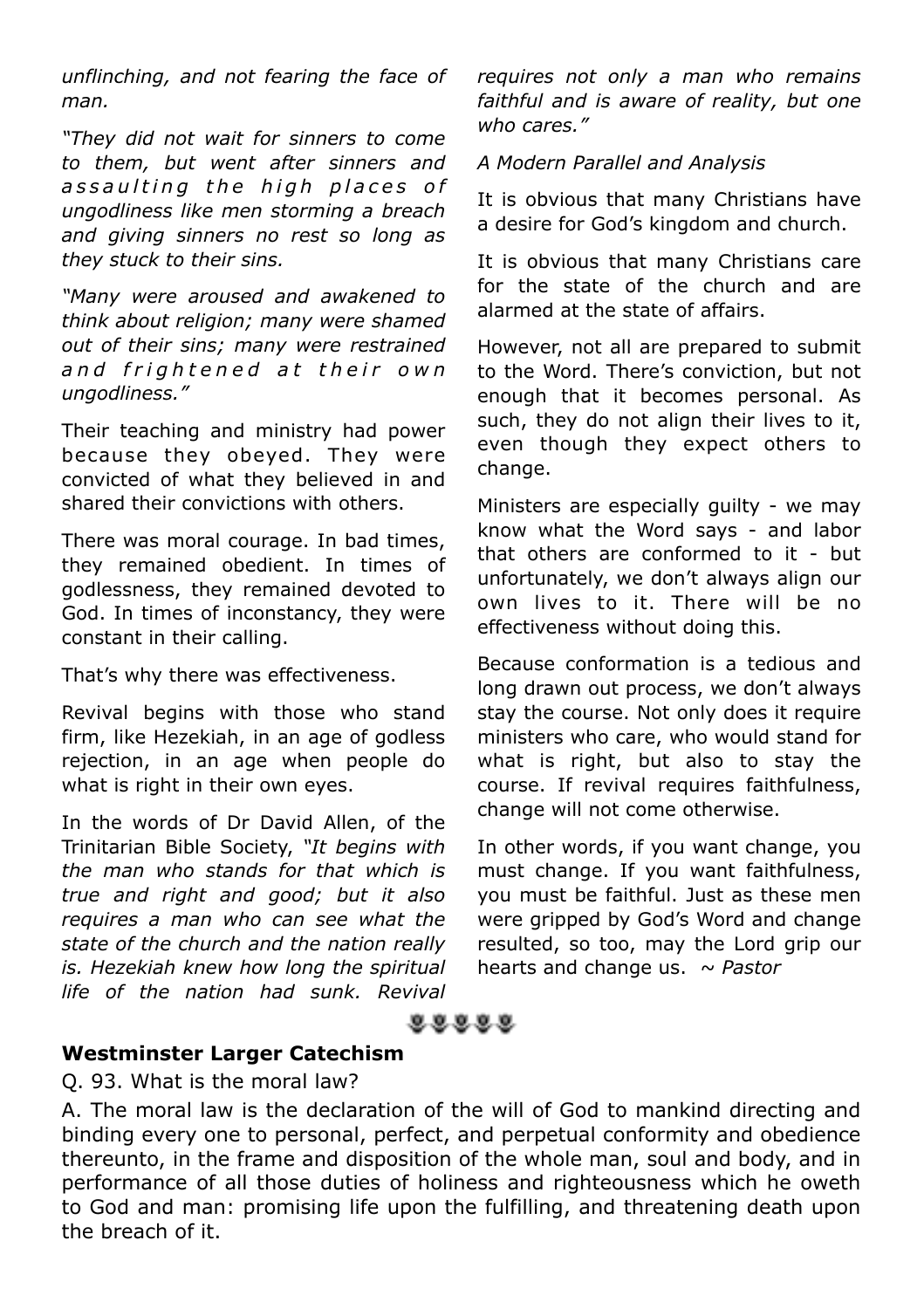# **Worship Service Roster**

| Service                                   | This Week (4.9.16)          | Next Week (11.9.16)        |  |
|-------------------------------------------|-----------------------------|----------------------------|--|
| Speaker                                   | Mark Chen                   | Mark Chen                  |  |
| Worship Leader                            | Mark Chen                   | Chris Budiman              |  |
| Pianist                                   | Ian Tay                     | Evelyn Lee                 |  |
| Welcomers                                 | Yen Fye & Angela Yap        | Kim & Jesslyn Leow         |  |
| <b>Offering Stewards</b>                  | Steven Lim*, Ken Chong*     | Terence Lee*, David Lim*   |  |
|                                           | Micah Chiang, Chris Budiman | Jacob Woo, Rex Sriharan    |  |
| Josephine Austin, Merilyn Woo<br>Usher    |                             | Angela Yap, August Ng      |  |
| <b>Kitchen Duties</b>                     | Angela Yap*, August Ng,     | Merilyn Woo*, Victor Poon, |  |
|                                           | Eva Chiu, Jackie Hong       | Rosemary Fitzpatrick       |  |
| 9 September 2016<br><b>Prayer Meeting</b> |                             | 16 September 2016          |  |
| Mark Chen<br>Facilitator                  |                             | Mark Chen                  |  |
| Pianist<br>Nancy Lim                      |                             | Ian Tay                    |  |

#### **Announcements**

- 1. A warm welcome to all worshipers. May God richly bless you. Please stay behind after the service for fellowship and tea.
- 2. We are celebrating the Lord's Supper today. First time visitors wishing to partake the Lord's Supper should see an elder before the service.
- 3. Next week's message: "Everyone in Ministry" (Nehemiah 11:1-12:26).
- 4. Next week's Junior Worship message "The Secret to Spiritual Growth" (Colossians 1.9-14). Speaker - John Tan.
- 5. Men's Bible Study. Saturday 10 September 2016, 7:30 pm at the residence of Ian Tay. For more information, please contact Vincent Chiu at 0417 929 149.
- 6. Vacation Bible School. 3-5 October 2016 (Mon-Wed). 9am 12.15pm. Theme: "God's Top Ten." Registration ends 18 September. Registration forms are available in the foyer. Volunteers needed! Please contact Ken Chong or Valerie Ong.
- 7. Combined Youth Camp. "Living as Christians in a Non-Christian World." 1-3 December. Speaker: Pastor Ron Nugent. For more information, see Eugene or Jerome.
- 8. Parents, of children attending Junior Worship, may obtain a copy of the message lesson plans by contacting Pastor. These can be used to reinforce the message.
- 9. Busy Bee, Saturday, 10 September 2016, 9:30 am, for verge collection.

| <b>Appointments for the Week</b>                                            |            |                                 |  | Last Lord's Day Tithes & Offering, & |                                                                                                  |  |  |
|-----------------------------------------------------------------------------|------------|---------------------------------|--|--------------------------------------|--------------------------------------------------------------------------------------------------|--|--|
| WED                                                                         | $10:00$ am | Craft Group                     |  |                                      | <b>Attendance</b>                                                                                |  |  |
| FRI                                                                         | 7:45 pm    | CBI & Prayer Meeting            |  |                                      | General Fund - \$3,471.10 (#607 - \$400.00).                                                     |  |  |
| <b>SAT</b>                                                                  | $4:30$ pm  | <b>JF &amp; TF</b>              |  |                                      | Missions Fund - \$540.00 (#608 - \$150.00).<br>Building Fund - \$555.00 (#389 - \$555.00). Total |  |  |
| Men's Bible Study<br>$7:30$ pm                                              |            | Tithes & Offering - \$4,566.10. |  |                                      |                                                                                                  |  |  |
| <b>SUN</b>                                                                  | $9:00$ am  | Sunday School                   |  |                                      | Attendance - 147.                                                                                |  |  |
| $10:00$ am                                                                  |            | <b>Worship Service</b>          |  |                                      |                                                                                                  |  |  |
| <b>Building Fund to Date</b>                                                |            |                                 |  |                                      |                                                                                                  |  |  |
| Available Building Fund<br>\$69,300.39<br>Outstanding Pledges<br>\$1,805.00 |            | <b>Building Fund Account:</b>   |  |                                      |                                                                                                  |  |  |

Last Week's Collection \$555.00 Covenant Bible-Presbyterian Church Total  $$71,660.39$  (Westpac Bank, Applecross) *Outstanding Loan - \$416,000.00* BSB: 036-031 Acct: 316969 *Amount Still Needed \$344,339.61* SWIFT: WPACAU2S

Elders: *Mark Chen (Pastor)* 6114 4242, 0415 932 373. *Jimmy Orchard* 0413 274 407. Deacons: *Ken Chong* 0402 553 313. *LH Chua* 0435 601 373. *Terence Lee* 0418 845 617. *Johnson Lim* 0402 145 682. *Jacob Woo* 0421 212 206.